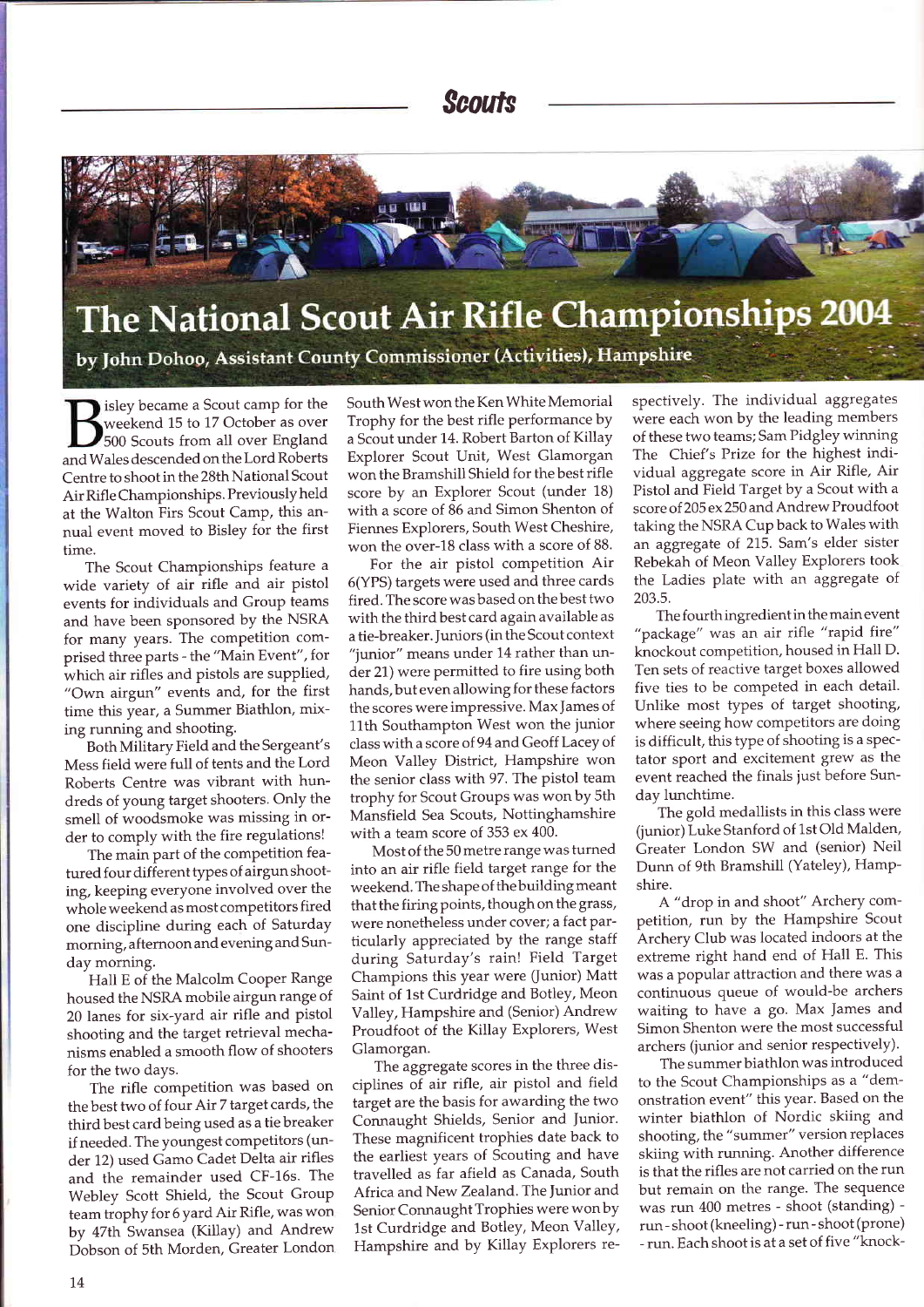

down" targets. The clock keeps running whether the competitor is running or shooting and for every target missed a penalty of one minute is added to the total time. Sam Pidgley won the junior Biathlon with a total time of 14 minutes 39 seconds that included 3 penalty minutes. James Powell of Bramshill Explorers won the senior Biathlon. His overall time of 11 minutes 53 included just one penalty minute. The event was popular, attracting well over a hundred entrants and, as one of the few shooting events actually to promote physical fitness amongst young people, it has earned a permanent place in the Scout Championships.

In addition to the classes fired with rifies supplied to the competitors, the Championships include a series of "own airgun" classes. "Own airgun" in this context includes those owned by Scout Groups as well as by individuals and the idea of these classes is to provide an entry ronte into more advanced competition.

These classes were fired on Saturday in Hall A (six yard paper targets) and Hall B (ten metre rifle at electronic targets). Own Pistol is fired at Air 8 targets instead of the more generous Air 6 used for the "main" pistol event and David Gibson of St Mary's, Twickenham and Simon Shenton both scored 86 with <sup>a</sup> "tie-break" score of 40 ex 50 on their third cards. Both had similar numbers of tens, nines etc on their corresponding cards and recourse had to be made to graduated gauging to resolve the tie by which means David Cibson emerged the winner.

The 6-yard own rifle classes (jurriors and seniors) are limited to recoiling "Piston and spring" air rifles. Sam Pidgley picked up yet another gold medal, scoring 78 to win theJunior own rifle class Sterling Explorers of Petersfield District, Hampshire achieved a notable "one-two" in the senior class, Robert Chester taking gold with a score of 86 and Pierre Reader the silver with 85.

The move to Bisley allowed the ten-metre air rifle class to make use of the Sius Ascor electronic targets for the first time and to introduce a "Final" stage. The first phase was a series of 20 shots, from which the best eight shooters proceeded to the Final. The top shooters in this class are not only Scouting's elite shooters but also some of the very best young shooters in the country. The eight finalists included seven young people with just one adult Leader taking the eighth place. No one was surprised that Meon Valley Explorer Scout Chris Lacey won the class with 195 in the first round followed by a magnificent 102.1 in the final. It would have seemed remarkable had the joint Great Britain Senior National Record Holder at this event not done so. In similar vein Melanie Flowers of 3rd Hampton Hill Scout Group (and better known to readers of The Rifleman as English Junior Ladies Champion) came second with 189 plus

95.7. There is depth, too. Rebekah Pidgley took the bronze medal, a mere 1.4 points behind Melanie and other young members of the GB Junior Development Squad who have progressed to this level through Scouting's own National Scout Rifle Squad took all the next four places.

Not that all of the "Own airgun" shooting is at this exalted level. There is a special competition for Vintage Rifles, which means "spring guns" more than 50 years old. Whilst some of the competitors in this event are of similar age, many are not and Explorer Scout Robert Barton won the Bill Cook Trophy, continuing the recent trend of young shooters achieving success with these "heritage" air rifles.



Are your scores lower than they should be?

Is your barrel getting a little tired?

new rifle!

http://www.border-barrels.com

Archer Barrels, a new range of button rifled barrels made by Border Barrels Ltd.

- \* Stress relieved for consistant groups.
- \* One week turn-around.
- \*"Taper-lapped" for top flight accuracy.
- \* £399.50 fitted including proofing and VAT

See our website or contact us for more details at:

Border Barrels Ltd., Newcastleton, TD9 0SN Tel: 013873 76253 Fax: 013873 76214 email: archer@border-barrels.com

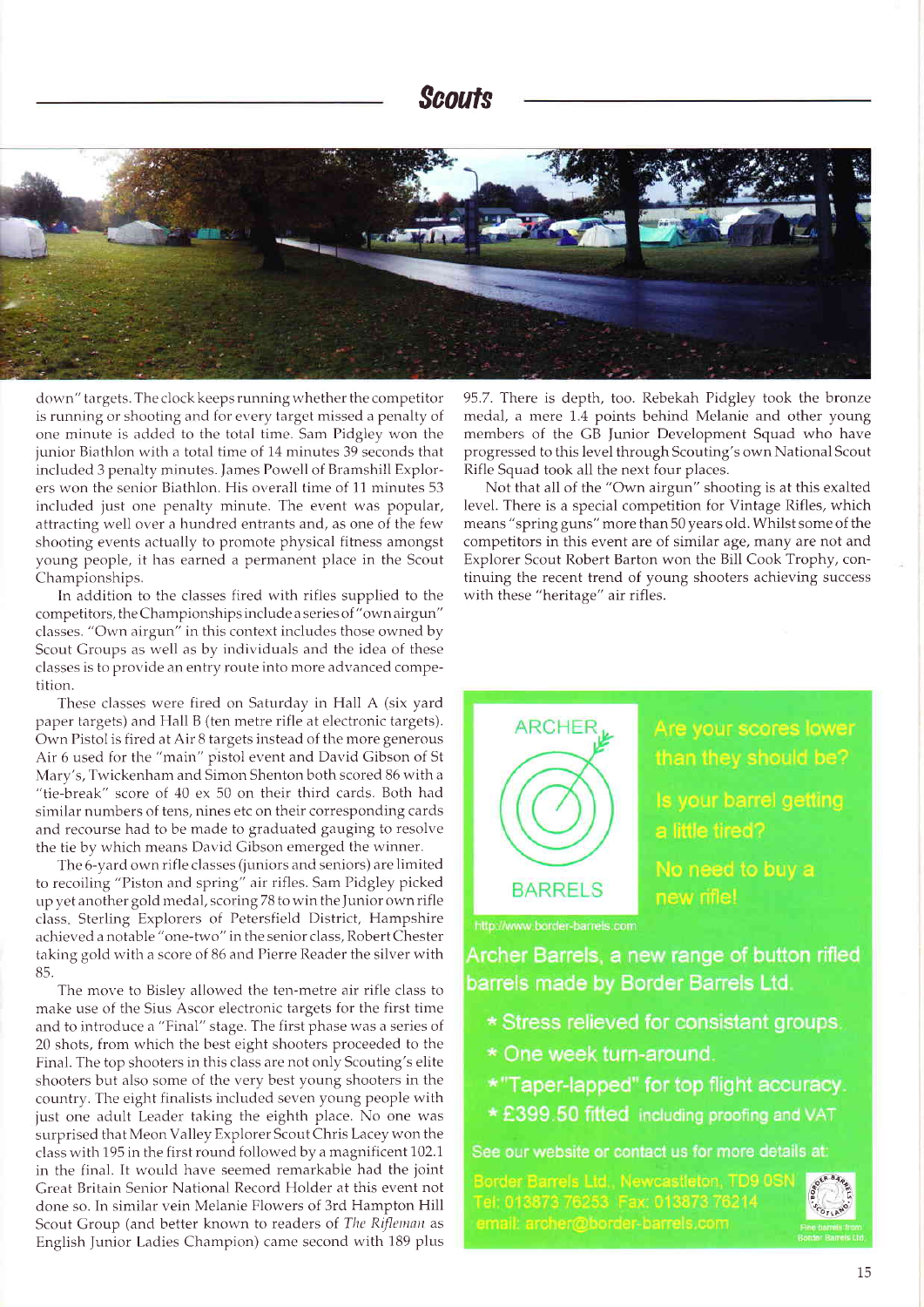

The field target range in operation.

The third weekend in October is <sup>a</sup> significant date in worldwide Scouting, not for shooting but for two "electronic" Jamborees - in which Scouts use Amateur Radio and the Internet to communicate with each other across the globe. Jamboree stations of both kinds were operated at Bisley throughout the weekend, based at the nearby Pavilion of 71st (Yeomanry) Signal Regiment.

Of course, even with all this going on, Scouting did not take over the whole of Bisley Camp for the entire weekend. The European Long Range Championships were taking place on Stickledown and the NRA arranged for parties of interested Scouts to visit the range to see this for themselves and to learn about full bore shooting. The NRA museum was opened and several Scouts declared that seeing this collection of historic firearms and truly magnificent silverware was the highlight of their weekend. In the Lord Roberts Centre, the Scout 10m air rifle competition coexisted happily with a British Pistol Club training session on Saturday. On Sunday the finals of the Eley competition took place and even here, Scouting was represented; Stephen Waters of Bramshill Explorers winning second place in his class.

The task of presenting the many trophies was shared by an iliustrious group of shooting and Scouting personalities: Mick Gault, winner of 11 Commonwealth Games medals and <sup>a</sup> former Cub Scout, Chris Lacey, GB Record Holder and <sup>a</sup> current Explorer Scout, David Lattimore, NSRA Hon. Treasurer, and Alex Minajew, Scouting's National Commissioner for Activities.

Three new trophies were presented this year. Pat Killen, for many years the Field Target Chief Range Officer, presented a trophy for Senior Field Target. Two trophies have been instituted to reward improvement from year to year.

These are the Killay Trophy for the most improved rifle score by an Explorer Scout and the Walton Firs Trophy for the most improved rifle score by a Scout. These were won by Gregory Chadburn of 5th Mansfield Sea Scouts and Nick Higson of 3rd Hampton Hill with improvements of 50 and 45 respectivelY.

Dave Mclntosh, Warden of Walton Firs Scout Camp, made these presentations. He said he was pleased to see the Championships flourishing in target shooting's National Centre and wished the event well in its new home. Echoing a message from Bill Cook, his predecessor as Warden and founder of the Championships, he said he too was proud that what had begun at Walton Firs nearly thirty years ago had truly "come of age". Its growth had meant that it had needed to expand to a larger site if entry restrictions based on a qualifying score were to be avoided and it was important that the event should retain its Scouting character, remaining open to all Scouts and not become one merely for elite shooters. The trophies for improving shooters were <sup>a</sup> symbol of this.

For most of the 500 Scouts it was their first visit to Bisley. They went away determined to return.

### **Aggregate Trophies**

| HRH The Duke of Connaught Senior Trophy |     |
|-----------------------------------------|-----|
| Killay ESU                              | 595 |
| Andrew Proudfoot                        | 215 |

|              | Simon O'Rourke                          | 202   |
|--------------|-----------------------------------------|-------|
|              | Robert Barton                           | 178   |
| $\mathbf{2}$ | <b>Fiennes ESU</b>                      | 591   |
|              | Simon Shenton                           | 210   |
|              | John Brookes                            | 186.5 |
|              | Andrew Brookes                          | 194.5 |
| 3            | <b>Bramshill ESU</b>                    | 577   |
|              | Stephen Waters                          | 210   |
|              | James Powell                            | 183   |
|              | Mark Hobbs                              | 184   |
|              | NSRA Cup: Andrew Proudfoot, Killay      |       |
| <b>ESU</b>   |                                         |       |
|              | HRH The Duke of Connaught Junior Trophy |       |
| $\mathbf{1}$ | 1st Curdridge and Botley                | 494.5 |
|              | Sam Pidgley                             | 205   |
|              | Matt Saint                              | 180   |
|              | Chris Gambin                            | 109.5 |
| 2            | 5th Mansfield Sea Scouts                | 485   |
|              | Chris Stockton                          | 154   |
|              | Sam King                                | 181.5 |
|              | James Lowe                              | 149.5 |
| 3            | 10th South West Cheshire                | 475.5 |
|              | Oliver Welch                            | 179.5 |
|              | James Brookes                           | 161   |
|              | <b>Andrew Dalton</b>                    | 135   |
|              | The Chief's Prize: Sam Pidgley, 1st     |       |
|              | Curdridge and Botley                    |       |
|              | Ladies Plate: Rebekah Pidgley, Meon     |       |
|              | Valley ESU                              |       |
|              |                                         |       |

## Six-yard Air Rifle

|                | Webley Scott Trophy                 |            |
|----------------|-------------------------------------|------------|
| $\mathbf{1}$   | 47th Swansea (Killay)               | 294        |
|                | Jonathan Gratrix                    | 88         |
|                | Paul Gammon                         | 73         |
|                | James Kift                          | 71         |
|                | Luke Reimnitz                       | 62         |
| $\overline{2}$ | - 7th Malden                        | 277        |
|                | Nick Baker                          | 84         |
|                | Chris Barnes                        | 74         |
|                | Graeme Baker                        | 61         |
|                | Kenan McGrath                       | 58         |
| 3              | 10th SW Cheshire                    | 272        |
|                | James Brookes                       | 71         |
|                | <b>Martin Oakes</b>                 | 69         |
|                | Oliver Welch                        | 69         |
|                | <b>Jon Oakes</b>                    | 63         |
|                | Over 18                             |            |
| $\mathbf{1}$   | Simon Shenton                       | 88 (+42)   |
|                | <b>Fiennes ESU</b>                  |            |
| $\overline{2}$ | Jonathan Gratrix                    | 88 (+39)   |
|                | 47th Swansea (Killay)               |            |
| 3              | David Robinson                      | 86         |
|                | <b>Woking District</b>              |            |
|                | Under 18 (and the Bramshill Trophy) |            |
| 1              | Robert Barton, Killay ESU           | 87         |
|                | 2 John Brookes, Fiennes ESU         | 86 (+38)   |
| $\overline{3}$ | Rebekah Pidgley                     | $85 (+40)$ |
|                | Meon Valley ESU                     |            |
|                | Under 14                            |            |
| 1              | Andrew Dobson                       | 77         |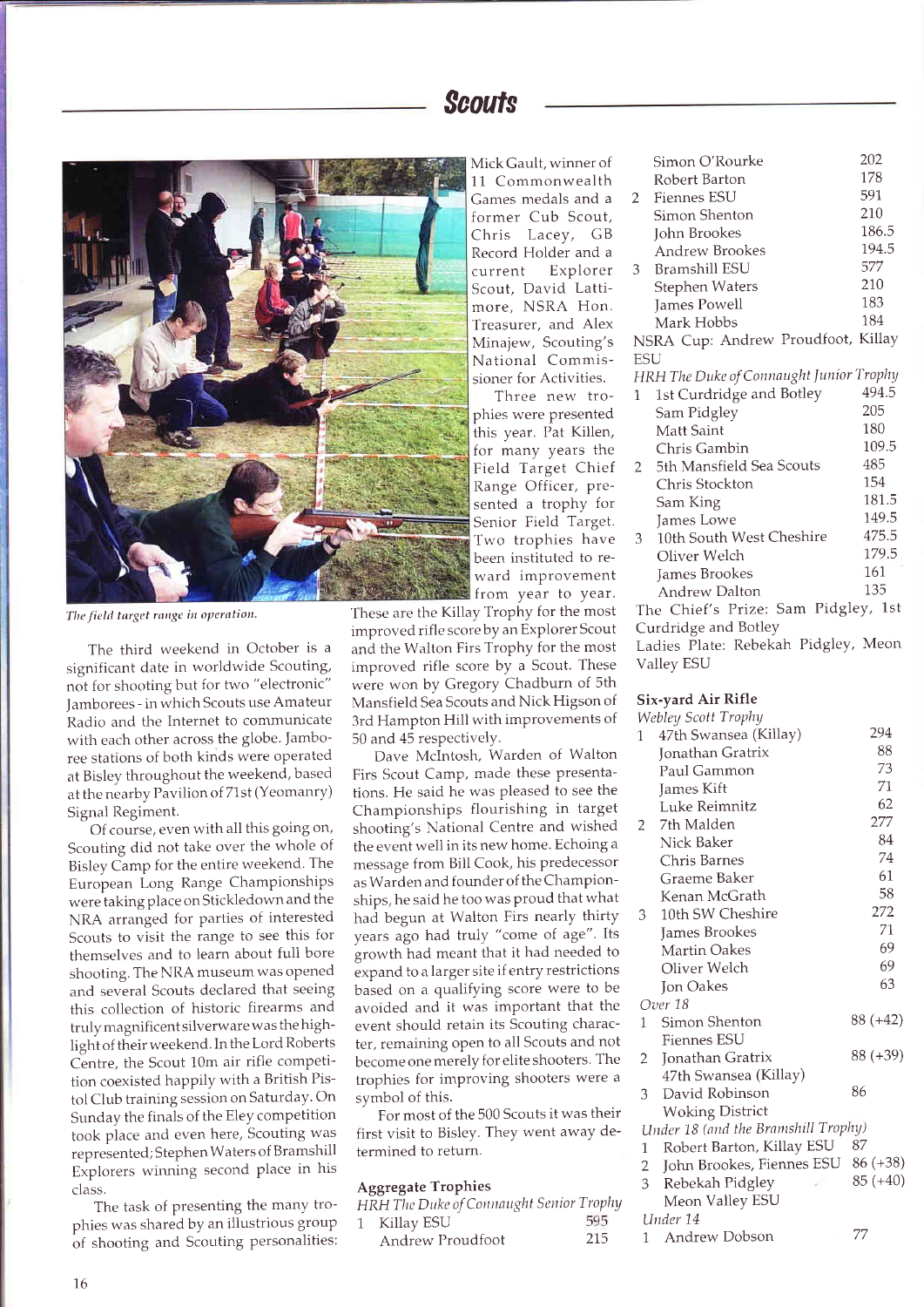5th Morden

|    | 2 Robert Alderman | $76 (+35)$ |
|----|-------------------|------------|
|    | 1st Liphook       |            |
| 3. | Joe Chadwick      | $76(+27)$  |
|    | 14th Wimbledon    |            |

Under 12

- 1 Peter Hall, 3rd Hampton Hill 64
- 2 Jon Oakes, 10th SW Cheshire 63
- 3 Luke Reimnitz 62 47th Swansea (Killay)

Ken White Memorial Trophy: Andrew Dobson. 5th Morden

Fellowship Medal: Rebekah Pidgley, Meon Valley ESU

Walton Firs Trophy: Nick Higson, 3rd Hampton Hill (+45)

Killay Trophy: Gregory Chadburn, 5th Mansfield Sea Scouts (+50)

## **Six-Yard Air Pistol**

| Group Pistol Team Trophy |  |
|--------------------------|--|
|--------------------------|--|

| 5th Mansfield Sea Scouts | 353 |
|--------------------------|-----|
| Simon Belcher            | 93  |
| James Low                | 91  |
| Sam King                 | 89  |
| Kal Gibbs                | 80  |
| 47th Swansea (Killay)    | 352 |

|   | Jonathan Gratrix                     | 90  |
|---|--------------------------------------|-----|
|   | Paul Gammon                          | 88  |
|   | James Kift                           | 87  |
|   | Adam Couling                         | 87  |
| 3 | 1st Curdridge and Botley             | 327 |
|   | Sam Pidgley                          | 87  |
|   | Peter Pidgley                        | 86  |
|   | Matt Saint                           | 80  |
|   | Shaun Broadbent                      | 74  |
|   | Senior Pistol                        |     |
|   | Geoff Lacey, Meon Valley District 97 |     |

- $\mathbf{1}$ 97
- $\overline{2}$ Nick Baker, 7th Malden  $95 (+47)$
- $3<sup>1</sup>$ Martin Feltham, 7th Malden 95 (+43) **Iunior Pistol**
- $\mathbf{1}$ Max James, 11th Southampton 94 West
- $\overline{2}$ James Lowe, 5th Mansfield Sea 91 Scouts
- 3 Sam King, 5th Mansfield Sea 89 Scouts

## **Field Target**

- Senior (and the Killen Senior Field Target Trophy)
- Andrew Proudfoot, Killay ESU 45  $\mathbf{1}$
- 2 Rebekah Pidgley, Meon Valley 42.5 **ESU**



The archery, set up in the 50 metre range, proved a popular "taster" activity.